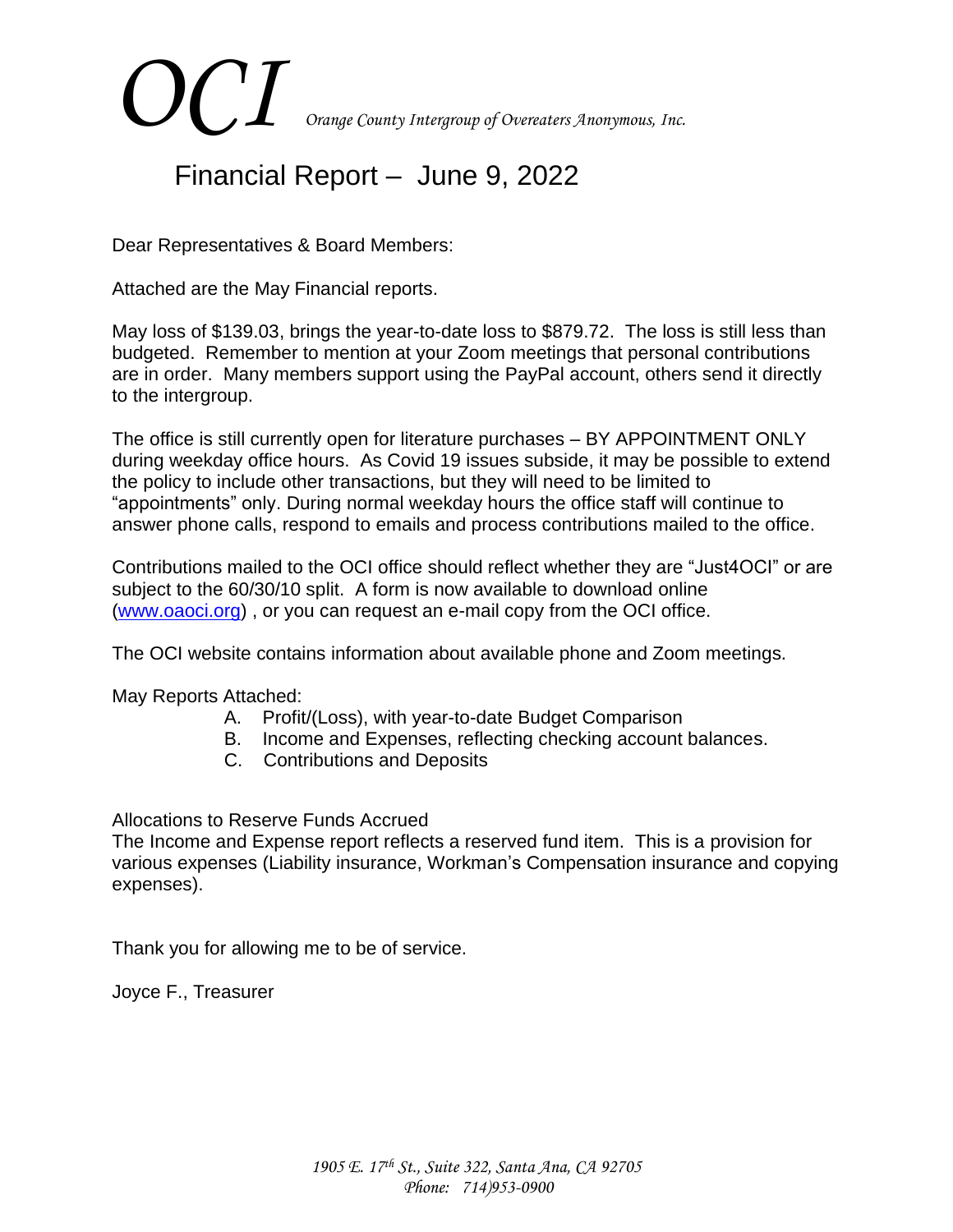#### **ORANGE COUNTY INTERGROUP - Profit Loss Report May 2022**

|                       |                                                                                     | 2022 Budget            | 2022 YTD Budget Actual | <b>2022 YTD</b>          | Allocations:             |                |                |
|-----------------------|-------------------------------------------------------------------------------------|------------------------|------------------------|--------------------------|--------------------------|----------------|----------------|
| #                     | <b>INCOME:</b>                                                                      | Adopted                |                        |                          | General                  | Delegate       | Literature     |
| $\overline{1}$        | <b>Contributions/Meetings</b>                                                       | 14,400.00              | 6,000.00               | 4,625.14                 | 4,625.14                 |                |                |
| $\overline{2}$        | Contributions/Individ.Anon.                                                         | 4,500.00               | 1,875.00               | 1,607.00                 | 1,607.00                 |                |                |
| 3                     | 7th Tradition/I.G.Mtgs.                                                             | 180.00                 | 75.00                  |                          |                          |                |                |
| $\overline{4}$        | <b>Fundraiser/Retreats (Online event)</b>                                           | 1,000.00               | 1,000.00               | ×,                       |                          |                |                |
| 5                     | Fundraiser/Activities (online events)                                               | 750.00                 | 250.00                 |                          |                          |                |                |
| 6<br>$\overline{7}$   | Fundraiser/Workshops (online events)<br><b>Fundraiser/Marathons (online events)</b> | 500.00                 | 500.00                 | 751.00                   | 751.00                   |                |                |
| 8                     | <b>Fundraiser/TalentShow</b>                                                        | 450.00                 |                        |                          |                          |                |                |
| 9                     | Fundraiser/Just40CI                                                                 | 1,866.00               | 851.00                 | 421.05                   | 421.05                   |                |                |
| 10                    | <b>Other Income/Interest</b>                                                        | 75.00                  |                        | 0.14                     | 0.14                     |                |                |
| 11                    | <b>Contributions and Other Income</b>                                               | 23,721.00              | 10,551.00              | 7,404.33                 | 7,404.33                 |                |                |
| 12                    |                                                                                     |                        |                        |                          |                          |                | 230.67         |
| 13<br>14              | <b>Sales</b><br>Literature:<br>Cost                                                 | 6,060.00<br>(5,454.00) | 2,500.00<br>(2,250.00) | 230.67<br>(207.00)       |                          |                | (207.00)       |
| 15                    | <b>Literature Income</b>                                                            | 606.00                 | 250.00                 | 23.67                    |                          |                | 23.67          |
| 16                    | <b>Total Income</b>                                                                 | 24,327.00              | 10,801.00              | 7,428.00                 | 7,404.33                 |                | 23.67          |
| 17                    |                                                                                     |                        |                        |                          |                          |                |                |
| 18                    | <b>FUNDRAISING EXPENSES</b>                                                         |                        |                        |                          |                          |                |                |
| 19                    | <b>Fundraiser/Retreat Exp</b>                                                       | 150.00                 | 150.00                 |                          |                          |                |                |
| 20                    | Fundraiser/Activities, Other                                                        | 100.00                 | 50.00                  | ÷,                       | ä,                       |                |                |
| $\overline{21}$       | Fundraiser/Workshop Exp                                                             | 100.00                 | 100.00                 | 52.75                    | 52.75                    |                |                |
| $\overline{22}$       | <b>Fundraiser/Marathons</b>                                                         | 50.00                  |                        |                          |                          |                |                |
| 23<br>$\overline{24}$ | <b>Fundraiser/Talent Show</b><br><b>Reserve for NSF Checks</b>                      | ٠                      | ÷,<br>٠                | ÷                        | ä,                       |                |                |
| 25                    | <b>PayPal Fees</b>                                                                  |                        |                        | 204.90                   | 204.90                   |                |                |
| 25                    | <b>Total Fundraising Expenses</b>                                                   | 400.00                 | 400.00                 | 257.65                   | 257.65                   |                |                |
| 26                    |                                                                                     |                        |                        |                          |                          |                |                |
| $\overline{27}$       | Sub-Total/Gross Profit                                                              | 23,927.00              | 10,401.00              | 7,170.35                 | 7,146.68                 |                | 23.67          |
| 28                    |                                                                                     |                        |                        |                          |                          |                |                |
| 29                    | <b>PROGRAM EXPENSES</b>                                                             |                        |                        |                          |                          |                |                |
| 30                    | <b>Delegate Expenses:</b>                                                           |                        |                        |                          |                          |                |                |
| 31                    | *Region 2 Assemblies (online event)                                                 | 300.00                 | 150.00                 | ÷,                       |                          |                |                |
| 32<br>33              | *World Service Conference (online event)<br>Chair/V-Chair/Secy/Treas.Exp            | 200.00<br>60.00        | 200.00<br>25.00        | $\overline{\phantom{a}}$ | ä,                       |                |                |
| 34                    | Publications/Communique                                                             | 150.00                 | 75.00                  | ٠                        |                          |                |                |
| 35                    | <b>Public Information/Fair</b>                                                      | 650.00                 | 200.00                 |                          |                          |                |                |
| 36                    | <b>Public Information/HIPM(Annual)</b>                                              | 150.00                 | 150.00                 | ÷,                       | ä,                       |                |                |
| 37                    | <b>E-Media Committee (Annual)</b>                                                   | 100.00                 | 100.00                 |                          |                          |                |                |
| 38                    | <b>Meeting Liaison Committee(Annual)</b>                                            | 50.00                  | 50.00                  |                          |                          |                |                |
| 39                    | 12th Step Within Committee(Annual)                                                  | 50.00                  | 50.00                  | ÷,                       | ä,                       |                |                |
| 40                    | <b>Young People Committee (Annual)</b>                                              | 75.00                  | 75.00                  |                          |                          |                |                |
| 41<br>42              | <b>Donations to Region 2</b>                                                        | 240.00<br>660.00       | 100.00                 | 100.00                   | 100.00                   |                |                |
| 43                    | <b>Donations to World Service</b><br>Salaries/Clerical                              | 11,580.00              | 275.00<br>4,695.00     | 275.00<br>3,480.00       | 275.00<br>3,480.00       |                |                |
| 44                    | Salaries/Emplr.Tax Exp.                                                             | 1,026.00               | 434.00                 | 369.81                   | 369.81                   |                |                |
| 45                    | Salaries/Workmens Comp Ins.                                                         | 600.00                 | 250.00                 |                          |                          |                |                |
| 46                    | <b>Total Program Expenses</b>                                                       | 15,891.00              | 6,829.00               | 4,224.81                 | 4,224.81                 | $\blacksquare$ | $\blacksquare$ |
| 47                    |                                                                                     |                        |                        |                          |                          |                |                |
| 48                    | Profit(Loss)After Program Exp                                                       | 8,036.00               | 3,572.00               | 2,945.54                 | 2,921.87                 | $\blacksquare$ | 23.67          |
| 49                    |                                                                                     |                        |                        |                          |                          |                |                |
| 50                    | <b>OVERHEAD EXPENSES</b>                                                            |                        |                        |                          |                          |                |                |
| 51<br>52              | Bank Serv.Charges/Off.exp.<br><b>Depreciation Expense</b>                           | 120.00                 | 50.00                  |                          |                          |                |                |
| 53                    | Insurance/General Liab.                                                             | 550.00                 | 550.00                 |                          | ٠                        |                |                |
| 54                    | Internet(DSL) Exp.                                                                  | 660.00                 | 275.00                 | 158.14                   | 158.14                   |                |                |
| 55                    | <b>Licenses/Filing Fees/Taxes</b>                                                   | 55.00                  | 35.00                  | 42.00                    | 42.00                    |                |                |
| 56                    | Office Supplies & Exp.                                                              | 360.00                 | 150.00                 | ä,                       | ä,                       |                |                |
| 57                    | Postage                                                                             | 660.00                 | 275.00                 | ٠                        | $\overline{\phantom{a}}$ |                |                |
| 58                    | <b>Printing Exp.(Paper/Toner)</b>                                                   | 200.00                 | 85.00                  |                          |                          |                |                |
| 59                    | <b>Rent of Intergroup Office</b>                                                    | 6,540.00               | 2,725.00               | 2,875.00                 | 2,875.00                 |                |                |
| 60                    | Rent(Internet Exp) for IG Meeting                                                   | 120.00                 | 50.00                  | $\overline{\phantom{a}}$ | ä,                       |                |                |
| 61<br>62              | Repairs & Maintenance (annual)<br><b>Telephone Expense</b>                          | 150.00<br>984.00       | 150.00<br>410.00       | 624.85                   | 624.85                   |                |                |
| 63                    | Website & Virus Protection Exp.                                                     | 256.00                 | 64.00                  | 312.74                   | 312.74                   |                |                |
| 64                    | SubTotal/Overhead Exp.                                                              | 10,655.00              | 4,819.00               | 4,012.73                 | 4,012.73                 |                |                |
| 65                    | <b>Total Profit(Loss)</b>                                                           | (2,619.00)             | (1,247.00)             | (1,067.19)               | (1,090.86)               |                | 23.67          |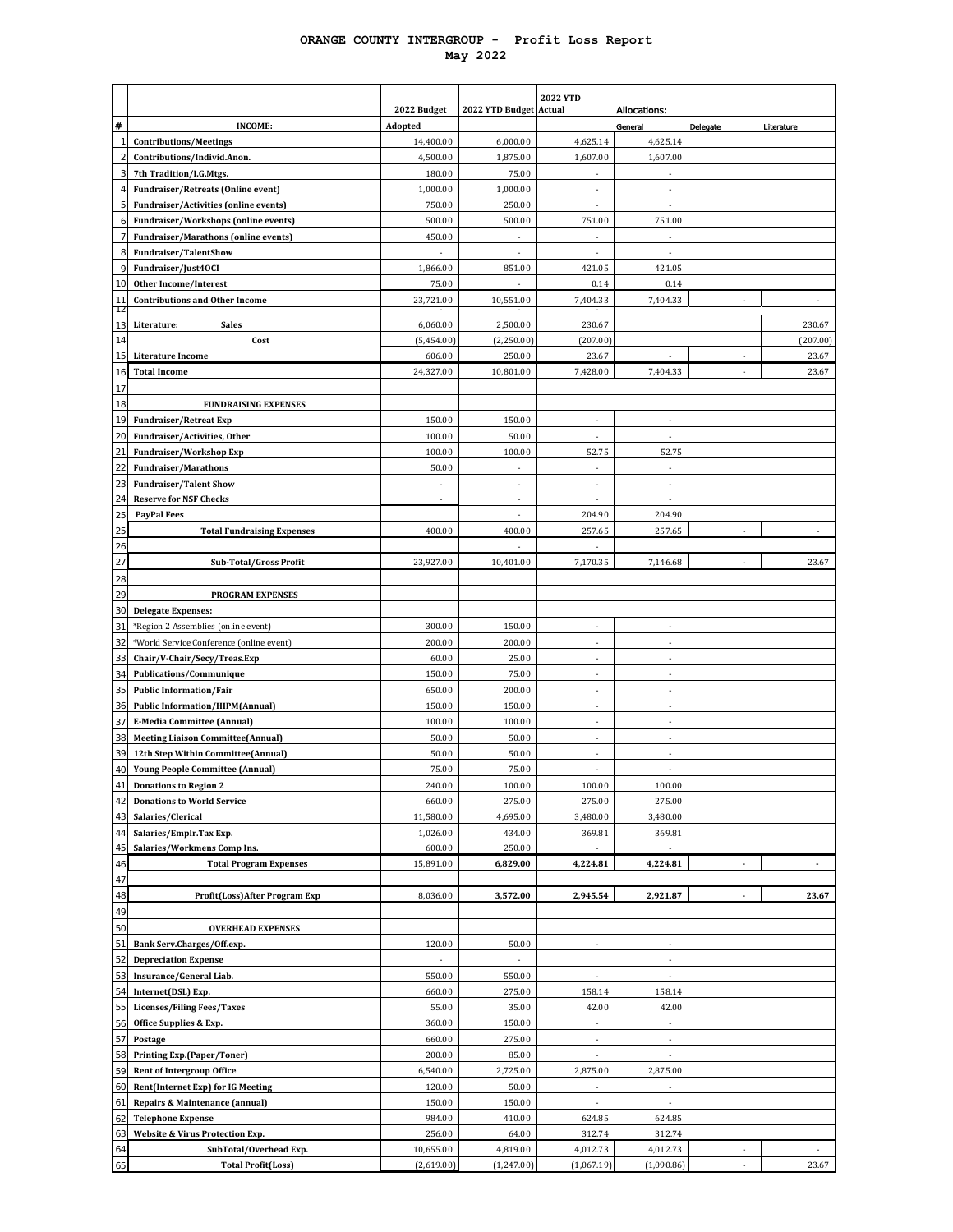#### ORANGE COUNTY INTERGROUP REPORT OF INCOME AND EXPENSES FOR: MAY 2022

| <b>FUND</b>       | EXPENSE DESCRIPTION               | Jun Budget | May Budget | May Actual  | INCOME DESCRIPTION               | DEP.AMT ADJ.REQ'D |           | BAL. FWD. | CKG.BAL. |
|-------------------|-----------------------------------|------------|------------|-------------|----------------------------------|-------------------|-----------|-----------|----------|
| <b>GENERAL</b>    | Communique & Insert               | 0.00       | 0.00       |             | Contrib., Reg. Meetings          | 475.10            | 806.25    |           |          |
|                   | Contributions Made (WSO & R2)     | 75.00      | 75.00      | $-75.00$    | Contrib., Just4OCI               |                   | 80.00     |           |          |
|                   | Office Supplies & Exp.            | 278.34     | 278.34 fwd |             | Contrib., Individuals/Anon       | 203.00            |           |           |          |
|                   | Postage                           | 220.00     | 220.00 fwd |             | Contrib., Other                  |                   |           |           |          |
|                   | Rent                              | 575.00     | 575.00     | $-575.00$   | 7th Trad/I.G.Deleg.Mtg           |                   |           |           |          |
|                   | Salaries (W/Taxes)                | 935.18     | 935.18     | $-760.38$   | Refund/FTB                       |                   |           |           |          |
|                   | Adj. taxes to Tax Acct.           |            |            | 125.30      | Act.Overage disbments            |                   |           |           |          |
|                   | Telephone                         | 75.00      | 75.00      |             | <b>Birthday Challenge</b>        |                   |           |           |          |
|                   | IG Meeting Rm. Exp.               |            |            |             | Paypal Net Income                | 886.25            | $-886.25$ |           |          |
|                   | Chair/Comm.Exp.                   | 20.00      | 15.00      | 0.00        | PayPal Fees                      | $-28.92$          |           |           |          |
|                   | Website/Internet Expense          | 75.35      | 75.35      |             | Liab. Ins. Adj.                  |                   |           |           |          |
|                   | P.O.Box Expense                   |            |            |             | Bank Serv. Chgs&Checks.          |                   |           |           |          |
|                   |                                   |            |            |             | <b>Payroll Tax Adjustments</b>   |                   | $-125.30$ |           |          |
|                   | Special Contrb.to WSO & R2        |            |            | $-312.08$   | Cash Over (short)                |                   |           |           |          |
|                   | Repairs & Maintenance/Annual      | 150.00     | 150.00 fwd |             |                                  |                   |           |           |          |
|                   | Licenses                          |            |            |             | Reserved funds                   |                   | $-70.00$  |           |          |
|                   | <b>General Fund Sub-totals</b>    | 2403.87    | 2398.87    | $-1597.16$  |                                  | 1535.43           | $-195.30$ | 2571.30   | 2314.27  |
|                   |                                   |            |            |             |                                  |                   |           |           |          |
| <b>DELEGATE</b>   | WSO Delegate Exp.(Incl.adv.)      | 0.00       |            | 0.00 cancel | Contrib. to Delegate Fund        |                   |           |           |          |
|                   | R2 Repr. Exp                      | 0.00       | 0.00       | 0.00        | Trans.funds from Lit             |                   |           |           |          |
|                   |                                   |            |            |             | Act. Overage disbments           |                   |           |           |          |
|                   | <b>Delegate Fund Sub-totals</b>   | 0.00       | 0.00       | 0.00        |                                  | 0.00              | 0.00      | 3478.09   | 3478.09  |
| <b>ACTIVITIES</b> | Act.Exp./Rolling Deposit          |            |            |             | <b>Activity Funds</b>            |                   |           |           |          |
|                   | Retreat Exp.(incl.refunds)        |            |            |             | Retreat                          | 0.00              |           |           |          |
|                   | Workshop/Marathon Exp.            | 0.00       | 0.00       |             | Workshops/Marathons              |                   |           |           |          |
|                   | <b>Special Fundraisers</b>        |            |            |             | Act.Overage disbments            |                   |           |           |          |
|                   | <b>Activities Fund Sub-totals</b> | 0.00       | 0.00       | 0.00        |                                  | 0.00              | 0.00      | 2107.57   | 2107.57  |
| ACT/2016 Retreat  | <b>Expenses</b>                   | 0.00       | 0.00       | 0.00        | <b>Contrib.for Retreat Schl.</b> | 0.00              | 0.00      | 0.00      | 0.00     |
|                   |                                   |            |            |             |                                  |                   |           |           |          |
| <b>LITERATURE</b> | Literature & Mdse for Resale      | 0.00       | 0.00       | 0.00        | Sales - Taxable                  | 52.55             | $-4.45$   |           |          |
|                   |                                   |            |            | 0.00        | Trans. From Genl                 |                   |           |           |          |
|                   | <b>Literature Fund Sub-totals</b> | 0.00       | 0.00       | 0.00        |                                  | 52.55             | $-4.45$   | 7571.69   | 7619.79  |
|                   | <b>Sales Tax Due/Paid</b>         | 0.00       | 0.00       | 0.00        | Sales Tax Liability-w/adj        | 0.00              | 4.45      | 42.37     | 46.82    |
| TAXES/Sales Tax   |                                   |            |            |             |                                  |                   |           |           |          |
|                   | <b>Payroll Tax Due/Paid</b>       |            |            | 0.00        | <b>Payroll Tax Liability</b>     |                   | 125.30    | 173.57    | 298.87   |
| RESERVED FUNDS    | <b>Amounts Paid</b>               | 0.00       | 0.00       |             | <b>Amounts Reserved</b>          |                   | 70.00     | 1059.72   | 1129.72  |
|                   | 30/10 Funds Pending               | 312.08     | 321.89     | $-321.89$   |                                  |                   | 312.08    | 393.64    | 383.83   |
|                   |                                   |            |            |             |                                  |                   |           |           |          |
|                   | <b>TOTALS</b>                     | 2715.95    | 2720.76    | $-1919.05$  |                                  | 1587.98           | 312.08    | 17397.95  | 17378.96 |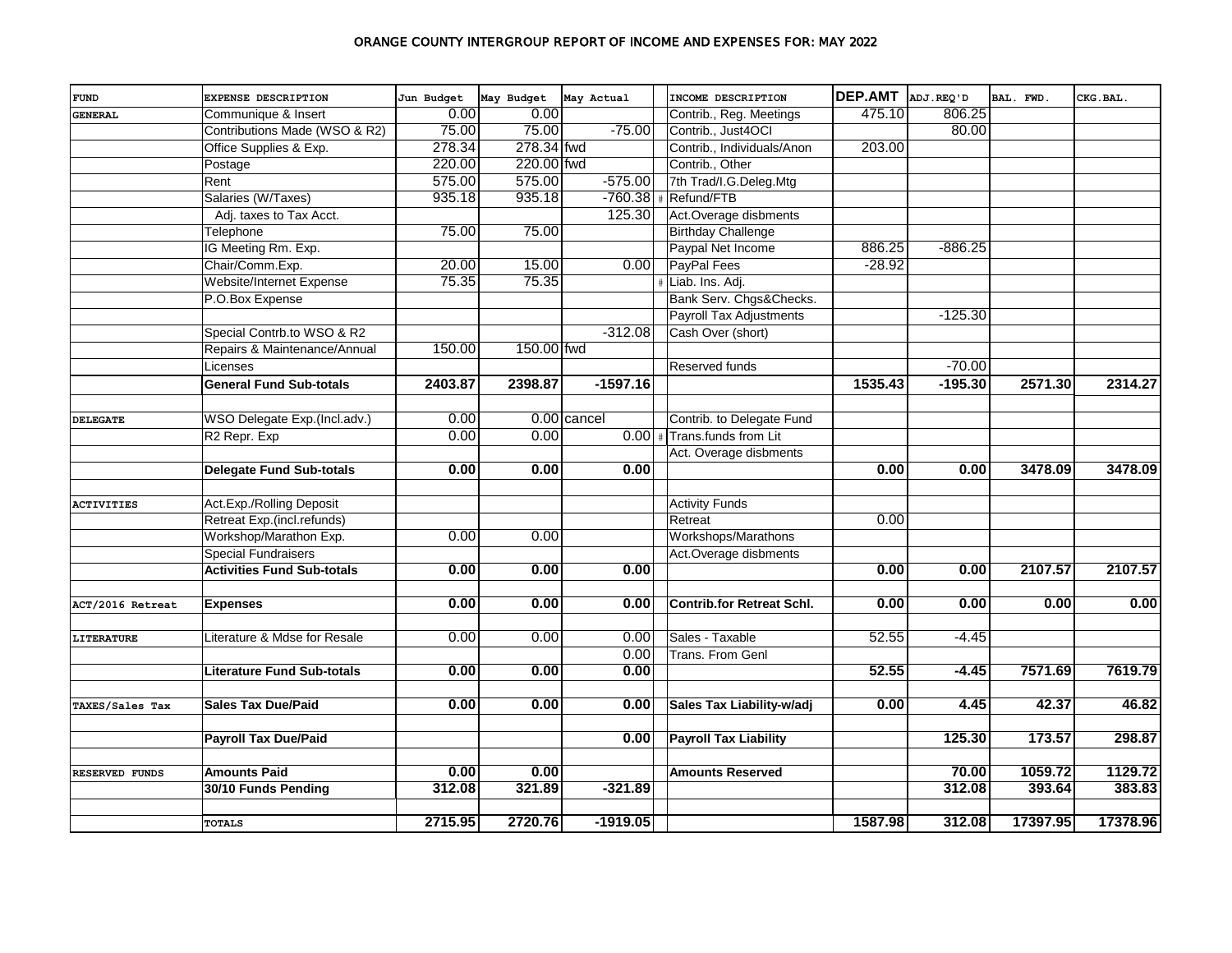## ORANGE COUNTY INTERGROUP Contributon and Deposit Report. Period ending April 30, 2022 (Includes Paypal@4/30 )

| <b>DAY/TIME</b>    | <b>CITY</b>           | MTG.NO.          | May.6 | May 13 | May .20 | May. 27 | PayPal                          | MAY.TOT. | 2022 Total   |
|--------------------|-----------------------|------------------|-------|--------|---------|---------|---------------------------------|----------|--------------|
| <b>SUNDAY</b>      |                       |                  |       |        |         |         | (# of contrib/Amt. contributed) |          |              |
|                    |                       |                  |       |        |         |         |                                 |          |              |
| 10:30 AM           | Anaheim(was Brea)     | #27910           |       |        |         |         | 1/\$20                          | 0.00     | 25.00        |
| 10:30 AM           | Costa Mesa (NptBch)   | #26322           |       |        |         |         |                                 | 0.00     | 35.00        |
| 12:00 PM           | San Juan Capistrano   | #54522           |       |        |         |         |                                 | 0.00     | 26.00        |
| 4:30 PM            | Anaheim               | #13584           | 20.00 |        |         |         |                                 | 20.00    | 20.00        |
| 5:30 PM            | Lake Forest           | see 6:00PM       |       |        |         |         |                                 | 0.00     | 0.00         |
| 6:00 PM            | Lake Forest           | #45024           |       |        |         |         |                                 | 0.00     | 0.00         |
| 6:00 PM            | Irvine                | #00552           |       |        |         |         |                                 | 0.00     | 0.00         |
|                    |                       |                  |       |        |         |         |                                 |          |              |
|                    |                       |                  |       |        |         |         |                                 |          |              |
| MONDAY             |                       |                  |       |        |         |         |                                 |          |              |
|                    |                       |                  |       |        |         |         |                                 |          |              |
| 6:00 AM            | Yorba Linda           | #52867           |       |        |         |         |                                 | 0.00     | 12.00        |
| 10:00 AM           | Costa mesa            | #19504           |       | 80.00  |         |         | 2/\$125                         | 80.00    | 375.00       |
| 10:00 AM           | Orange                | #00084           |       |        |         |         |                                 | 0.00     | 69.00        |
| 6:00 PM            | Yorba Linda           | #56430           |       |        |         |         |                                 | 0.00     | 60.00        |
| 7:00 PM            | Capistrano Beach      | #54061           |       |        |         |         |                                 | 0.00     | 31.80        |
| 7:30 PM            | Huntington Beach      | #03863           |       |        |         |         |                                 | 0.00     | 0.00         |
| 9:00 PM            | ?City?-Night Owl      | #???             |       |        |         |         |                                 |          | 0.00         |
|                    |                       |                  |       |        |         |         |                                 |          |              |
|                    |                       |                  |       |        |         |         |                                 |          |              |
| <b>TUESDAY</b>     |                       |                  |       |        |         |         |                                 |          |              |
|                    |                       |                  |       |        |         |         |                                 |          |              |
| 10:00 AM           | <b>Mission Viejo</b>  | #22800           |       | 48.00  |         |         |                                 | 48.00    | 273.00       |
| 10:30 AM           | Orange                | #22636           |       |        |         |         |                                 | 0.00     | 60.00        |
| 5:30 PM            | Costa Mesa            | #00446           |       |        |         |         |                                 | 0.00     | 0.00         |
| 7:00 PM            | Costa Mesa            | #57024           |       |        |         |         |                                 | 0.00     | 0.00         |
| 7:00 PM            | Fullerton (was Brea)  | #51497           |       |        |         |         |                                 | 0.00     | 75.00        |
| 7:00 PM            | Huntington Beach      | #22255           |       |        |         |         | 1/\$25                          | 0.00     | 200.00       |
| 7:00 PM            | Laguna Niguel         | #51846           |       |        |         |         |                                 | 0.00     | 460.08       |
| 7:00 PM            | Orange                | #53362           |       |        |         |         |                                 | 0.00     | 0.00         |
|                    |                       |                  |       |        |         |         |                                 |          |              |
|                    |                       |                  |       |        |         |         |                                 |          |              |
| <b>WEDNESDAY</b>   |                       |                  |       |        |         |         |                                 |          |              |
|                    |                       |                  |       |        |         |         |                                 |          |              |
| 9:30 AM            | Fullerton             | #28470           |       |        |         |         |                                 | 0.00     | 0.00         |
| 10:00 AM           | Huntington Beach      | #10884           |       | 43.00  |         |         |                                 | 43.00    | 362.00       |
| 5:00 PM            | Orange                | #12673           |       |        |         |         |                                 | 0.00     | 0.00         |
| 6:00 PM            | Laguna Hills          | #56686           |       |        |         |         |                                 | 0.00     | 0.00         |
| 6:30 PM            | Costa Mesa            | See 7:00         |       |        |         |         |                                 | 0.00     | 0.00         |
| 7:00 PM            | Costa Mesa            | #00078           |       |        |         |         |                                 | 0.00     | 0.00         |
| 7:00 PM            | Capistrano Beach      | #47265           |       |        |         |         |                                 | 0.00     | 0.00         |
| 7:00 PM            | Whittier (wasLa Hbra) | #00330           |       |        |         |         | $5.00$ 1/\$10                   | 5.00     | 35.00        |
| 10:00 AM           | Zoom (Costa Mesa)     | #800019          |       |        |         |         |                                 | 0.00     | 5.00         |
|                    |                       |                  |       |        |         |         |                                 |          |              |
| <b>THURSDAY</b>    |                       |                  |       |        |         |         |                                 |          |              |
|                    |                       |                  |       |        |         |         |                                 |          |              |
| 6:00 AM            | Yorba Linda           | #54043           |       |        |         |         |                                 | 0.00     | 0.00         |
| 2:00 PM            | Fullerton             | #56873           |       |        |         |         |                                 | 0.00     | 0.00         |
| 4:00 PM            | Laguna Woods          | #56436           |       |        |         |         |                                 | 0.00     | 0.00         |
| 5:00 PM            | Santa Ana             | #53947           |       |        |         |         |                                 | 0.00     | 0.00         |
| 6:00 PM            | San Clemente          | #52041           |       |        |         |         |                                 | 0.00     | 0.00         |
| 6:00 PM            | San Juan Capistrano   | #56821           |       |        |         |         |                                 | 0.00     | 0.00         |
|                    |                       |                  |       |        |         | 5.00    |                                 | 5.00     |              |
| 6:30 PM            | Santa Ana             | #21777<br>#47034 |       |        |         |         | 1/\$16                          | 0.00     | 45.00        |
| 7:00 PM            | Tustin                |                  |       |        |         |         |                                 |          | 0.00         |
| 6:30 PM<br>6:30 PM | Zoom<br>Zoom          | #88935<br>#89138 |       |        |         |         | 1/\$100                         | 0.00     | 0.00<br>0.00 |
|                    |                       |                  |       |        |         |         |                                 |          |              |
|                    |                       |                  |       |        |         |         |                                 |          |              |
|                    |                       |                  |       |        |         |         |                                 |          |              |